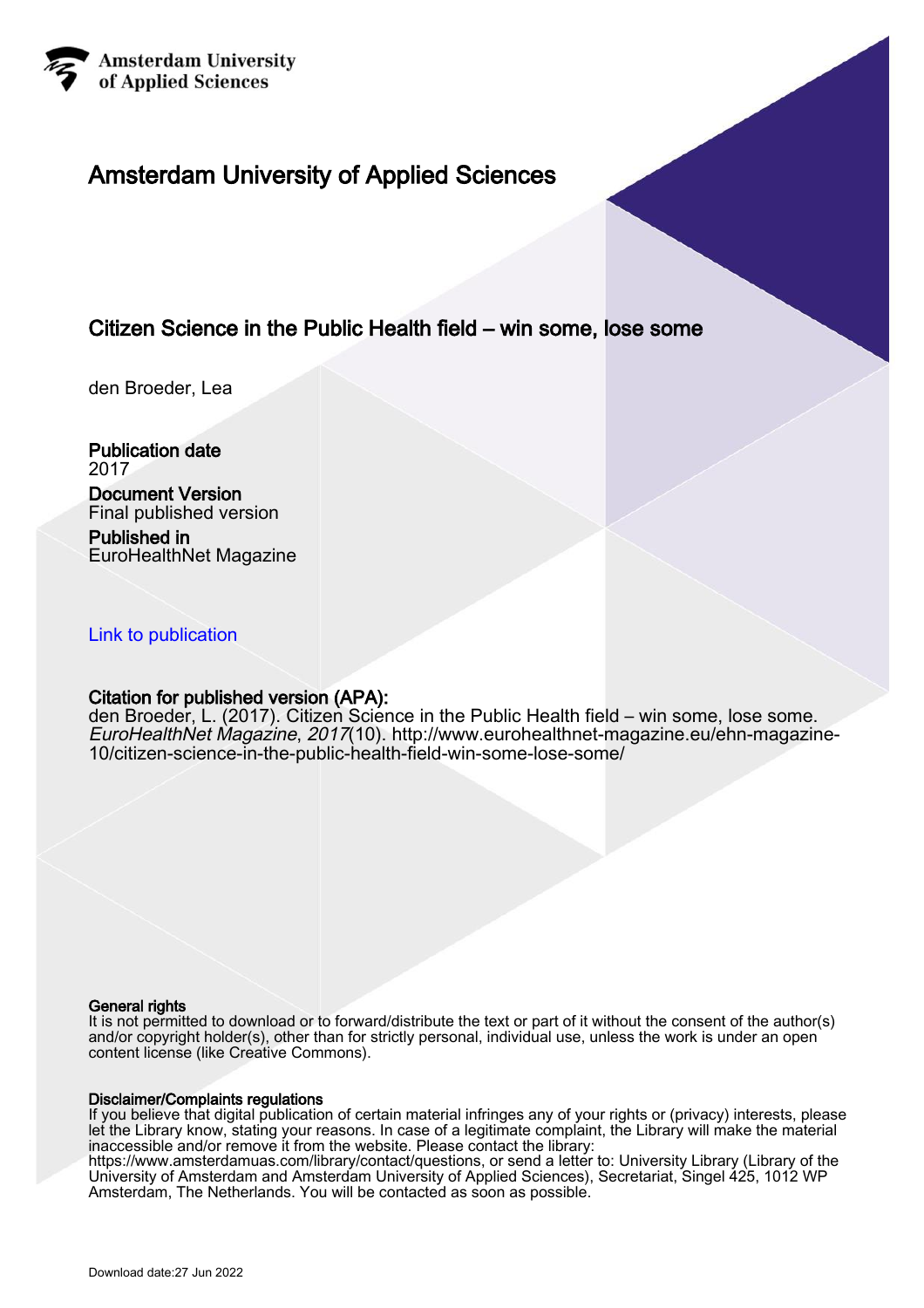# <span id="page-1-0"></span>EuroHealthNet

# Citizen Science in the Public Health feld – win some, lose some

**Can lay people do public health research? And if so, what would be the challenges and benefits? These questions were at the heart of a project carried out in the Strategic Research Programme of the National Institute for Public Health and the Environment (RIVM).**

By Lea den Broeder

The challenges posed by 'wicked' problems like the obesity epidemic and persistent health inequalities can only be addressed properly by a 'Whole of Society' approach – including not only organisations and institutes but also citizens. This requires a shared knowledge base, developed through dialogue with all societal stakeholders – including citizens. Although public health knowledge has long been the exclusive domain of experts, with their own subcultures and jargon, this is rapidly changing. Citizen Science, or active participation in research by citizens, is becoming a focus of interest in the public



health field; the notion that interventions are more effective when the target group is engaged implies a recognition of the need to engage citizens. New technological developments have opened up new opportunities to gather, analyse, store, and share large amounts of data. This also opens up new ways to collaborate.

RIVM developed and tested a model to describe and analyse the benefits of Citizen Science in public health, both for science as well as for the citizen scientists themselves. An important test case was a project with 35 lay neighbourhood health researchers in a 'priority neighbourhood' in Amsterdam, with high unemployment and poverty rates. These citizen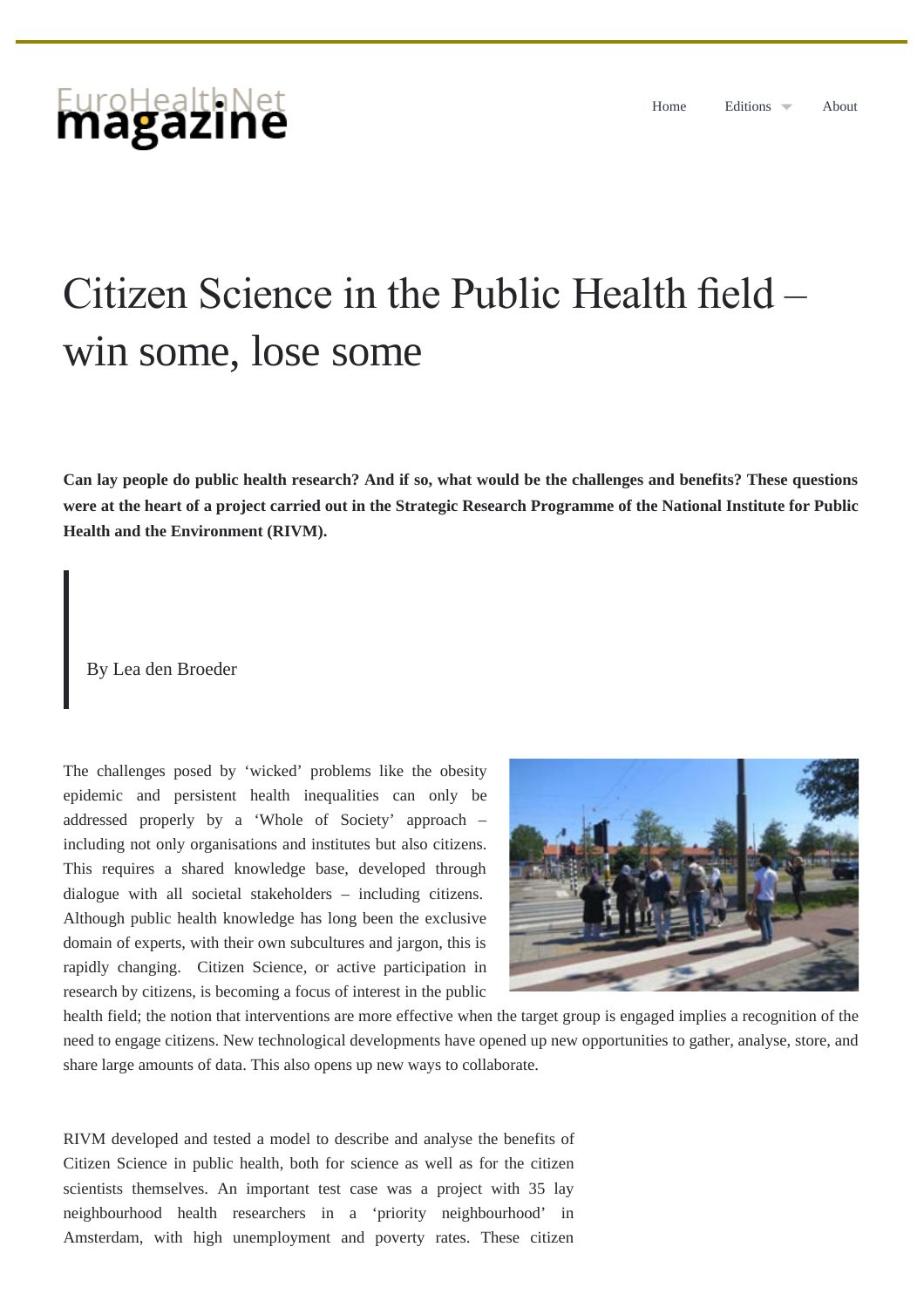scientists gathered information that could serve to develop more responsive health policies by interviewing more than 350 fellow residents. For example, some light was shed on the reasons why residents underutilised the local green environment. Importantly, the project served as a health promoting intervention; the lay health researchers increased their health literacy and changed their own health behaviour. Moreover, they developed their own health activism, putting health issues deemed important by residents they interviewed, for example indoor air quality, on the local policy agenda.



Specific tools for integrated approaches in public health, like neighbourhood auditing and Health Impact Assessments, can also be carried out in cooperation with citizens. Indeed, in a Health Impact Assessment, which is a prospective estimation of expected health impacts of a proposed policy, citizen participation is even considered a core element. In neighbourhood auditing, or the systematic inspection of health relevant aspects of a neighbourhood, resident engagement is less



common. Despite this difference, two literature reviews showed that both (participative) HIA and neighbourhood auditing lack a robust evidence base regarding the participation of residents, as well as theory-informed instruments, methods and procedures that can be applied in practice.

The engagement of citizens in public health research certainly holds a promise, both for knowledge development and as a contribution to health promotion. It may enable access to new or hard to collect data while empowering local communities. However, there is still much to be done to realise this potential. Communities need support and education to be able to contribute while scientists need to learn how to work with community groups in their research projects. New tools and procedures, experimenting and evaluating are required, and Citizen Science projects need to be embedded in broader health promotion strategies. But most of all, Citizen Science is a matter of give and take. Experts need to accept having less control over the research project in order to create better and more socially robust knowledge.

Read more about Citizen Science for public health in: Den Broeder L (2017). Citizen Science for Health in All Policies. Engaging communities in knowledge development (PhD thesis, VU University Amsterdam, the Netherlands).

### About the author

Lea den Broeder (PhD) is a senior adviser for Health in all Policies at the National Institute for Public Health and the Environment (RIVM) in the Netherlands. In addition she works as a professor for Environment and Health at the Amsterdam University of Applied Sciences.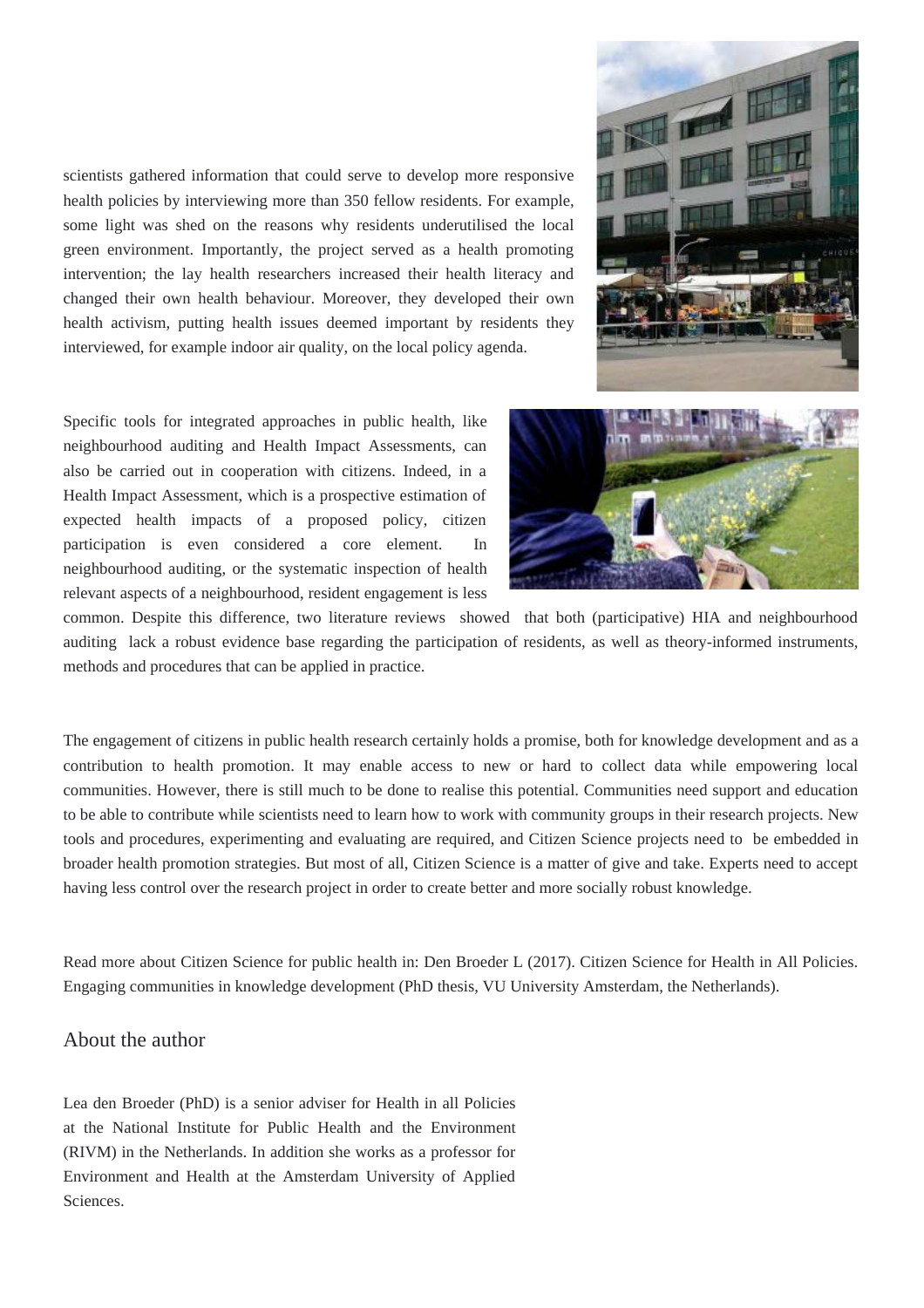

 $SHARF \rightarrow$ 



**[Making the shift to prevention and promotion](http://www.eurohealthnet-magazine.eu/ehn-magazine-10/making-the-shift-to-prevention-and-promotion/)**

**[Digital Marketing to Children: a New Public Health Challenge](http://www.eurohealthnet-magazine.eu/ehn-magazine-10/digital-marketing-to-children-a-new-public-health-challenge/)**

**[The new food and activity triangles](http://www.eurohealthnet-magazine.eu/ehn-magazine-10/the-new-food-and-activity-triangles/)**

**[Can social investment help the public sector become outcomes focused?](http://www.eurohealthnet-magazine.eu/ehn-magazine-10/can-social-investment-help-the-public-sector-become-outcomes-focused/)**